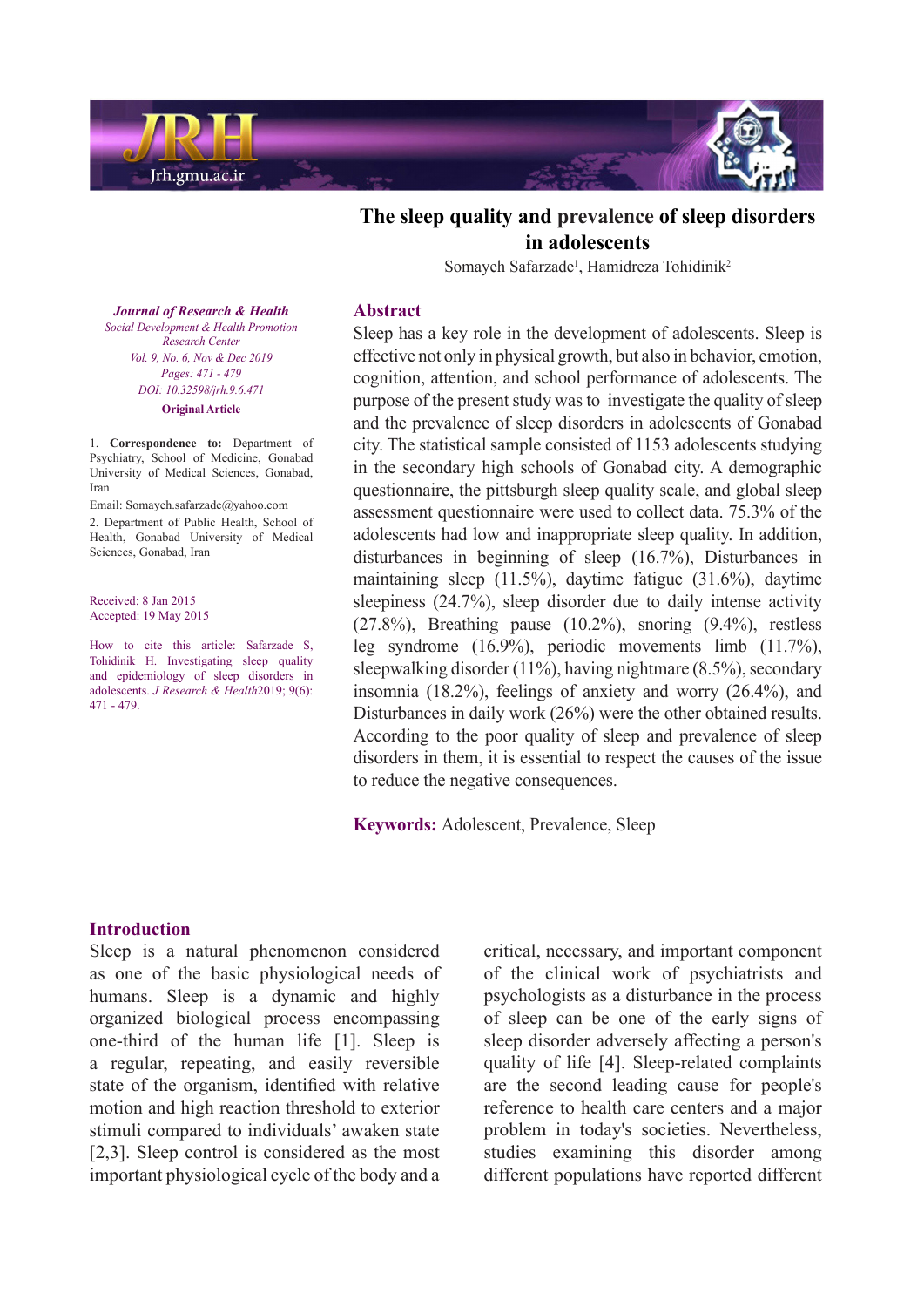rates [5]. The range of this type of disorders in different studies conducted among the general population is from 5 to 50%  $[6]$  and in the primary care centers it is in a similar range from  $10\%$  and  $50\%$  [7].

Adolescence is known as a high-risk factor for sleep disorders. Sleep disorders in adolescents are usual and healthcare professionals face many adolescents suffering from some kinds of sleep disorders [8]. Adolescents have many biological changes, such as modifying sleep, awake, and sleep patterns settings (reduced delta sleep, reduced Rapid Eye Movement (REM) Sleep) [9]. Precise methodological studies have stressed the need of adolescents due to biological, psychological, and cultural force storms [10]. During adolescence, many changes occur in adolescent brain development. Adolescent's sleep has a great role in the healthy brain development. Adolescents need more sleep compared to pre-puberty time, but there is much turmoil in their sleep and waking cycles [11].

The reason for sleep disorders in adolescents is not clear. Sometimes, one reason is involved and sometimes a combination of several factors is responsible  $[12]$ . The role of demographic, social, and psychological factors has been proven in sleep disorders in children and adolescents. Stressors in a classroom environment, like exams or conflicts with parents, are known as effective factors in the occurrence of sleep disorders in adolescents  $[13,10]$ . Sleep health in adolescents is very important for achieving all-round growth. Sleep is effective not only in the physical growth, but also in behavior, emotions, cognitive function, school performance, and attention of adolescents [14]. Sleep disorders in adolescents cause inability to rise during school time, moodiness during the day, irritability  $[15,16]$ , lack of concentration [4], destruction of abstract thinking, creativity, learning [9], significant behavioral problems  $[15]$ , and disorders in motor skills and reaction time  $[15]$ . The abuse of drugs  $[17]$  and absence from the workplace or school are very common among these adolescents [9]. Sleep disorders in adolescents are sometimes so serious that they cause cardiovascular disease and unpleasant metabolic effects [6].

When an adolescent enters school, some changes occur in her/his sleep pattern making some changes in her/his sleep and waking cycle. The successful implementation of these changes depends on the quality of sleep, sleeping and awakening, and behaviors during adolescence. In adolescents who do not fit themselves with the school's conditions, a combination of late-night activities and school requirements will lead to a coherent disturbance in their nightly cycles [9]. Great attention has been paid to the issue of sleep, its length, and quality in adolescents and young people in recent years. In a study 37.2% of adolescents had sleep disorders [5].

The prevalence of sleep disorders in children and adolescents in Iran is estimated to be between  $25%$  and  $30%$  [14]. Some studies have shown that the prevalence of sleep disorders is higher in girl adolescents than in boys, but this finding is not reliable, and other scholars have found this result dependent on racial and false perceptions. In a study, it was stressed that the presence of disturbances in the sleep and awakening cycle of adolescents causes chronic and severe illnesses [18].

Thus, it is very important to identify, evaluate, and treat it. Furthermore, despite the unpleasant effects of sleep disorders on adolescents, it is usually ignored not only in Iran but also in many countries such as England and France. Sometimes, parents do not consider seriously their adolescents' peculiar behaviors and sleep disorders but consider them periodical and unimportant. However, not considering a proper treatment for an adolescent with sleep disorders will make it sustainable in her/his vouth. Sleeping hygiene education is essential for the parents of the current adolescents and future parents. In the present study, we decided to study the quality of sleep and the prevalence of sleep disorders in girl and boy adolescents. It is hoped that using the results of this study, we can identify sleep disorder in adolescents besides providing therapeutic and rehabilitation programs for reducing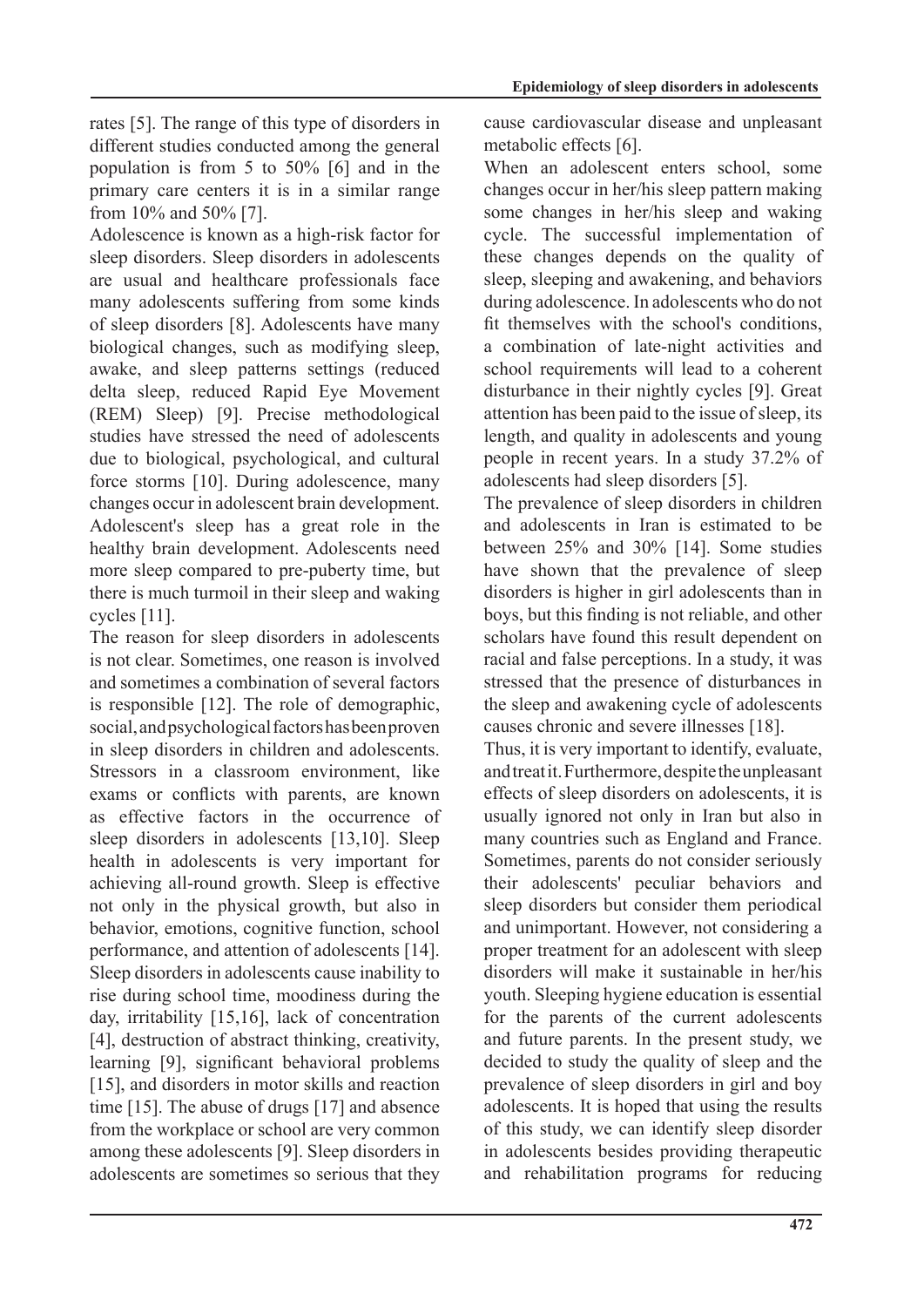these disturbances and undesirable effects on lifestyle activities.

## **Method**

In this study, we examined male and female students from second-grade secondary schools in Gonabad in the school year. The participants were selected according to stratified random sampling and 1200 individuals were selected to reach the research objectives. Considering the research objectives and previous studies, the sample size was determined as 995 based on the prevalence of  $37\%$ , the accuracy of 0.03, and 95% confidence level [19]. As a stratified random sampling was used in the schools, 1200 people were studied including 600 girls and 600 boys. Then, 20 secondary high schools (10 high schools for girls and 10 for boys) were randomly selected and 60 participants were examined from each. In the end,  $23$  girls and  $15$  boys were excluded from the study given their incomplete questionnaires, leaving 577 participants in the girl's group and 576 participants in the boy's group. The age range of the participants was between 14 and 19 years. Giving informed consent, being a student in the study period, and having physical and mental health were among the inclusion criteria in this study. The tools used in this study were a demographic checklist, the pittsburgh sleep quality scale, and the general sleep evaluation.

In this study, pittsburgh sleep quality scale was used to measure the quality of sleep in adolescents along with the general sleep measurement questionnaire that has been widely used in studies to determine sleep disorders precisely and as a very useful tool in this studies. *Pittsburgh sleep quality scale:* This questionnaire is a standard 18-question questionnaire examining the attitude of patients toward sleep quality over the past four weeks. The questionnaire has seven separate subscales: subjective sleep quality, sleep latency, sleep duration, sleep efficiency, daytime dysfunction, sleep disturbance, and use of sleeping medications. The scores of each subscale of the questionnaire range between  $0$ and 3. The scores  $0, 1, 2,$  and 3 in each subscale show the natural state, a mild, moderate, and severe problem, respectively. The sum of the scores of all seven subscales will determine the total score of the questionnaire, which will be between  $0$  and  $21$ . The score between  $0$ and 5 indicates a good quality for sleep while a score of 5 or more than 5 indicates a poor sleep quality. The reliability of this tool has been reported to be high and its Cronbach's alpha coefficient has been obtained from  $0.77$ to  $0.81$  [4].

*General sleep measurement questionnaire:* This is a simple, reliable, and valid instrument for measuring sleep disorders developed by Roth and Calgiois. This inventory involves sleep disorders such as over-sleep, respiratory interruption in sleep, restless leg syndrome, sleepwalking, nightmare, the intermittent motion of the legs, secondary insomnia, and daily dysfunction due to sleep disturbance. anxiety, and depression [20]. This questionnaire has 11 questions that examine sleep disorders on a Likert scale of never, sometimes, usually, and always. The answers "always" and "usually" show a sleep disorder and the answers "sometimes" and "never" indicate the lack of a disorder. The score for retest reliability of this tool was obtained each question is between  $0$  and  $3$ . The testbetween  $0.51$  and  $0.92$ . The concurrent validity of this questionnaire was highly desirable in the research of Roth et al [20]. Cronbach's alpha coefficient of this questionnaire was  $0.87$  in Iran and its test-retest reliability was  $0.86$  with a four-week interval, which shows the desired reliability of this questionnaire in Iran [21]. Data were analyzed using SPSS-16 and by descriptive statistics and independent t-test, Mann-Whitney U, and Chi-square tests. Significance level at  $\leq 0.05$ .

## **Results**

The mean and standard deviation of age were  $16.14$  and 1.20, respectively. The mean and standard deviation of the scores for the participants in the study during bedtime, measured by the first question of the pittsburgh sleep quality scale, were  $9.19$  and  $3.81$ ,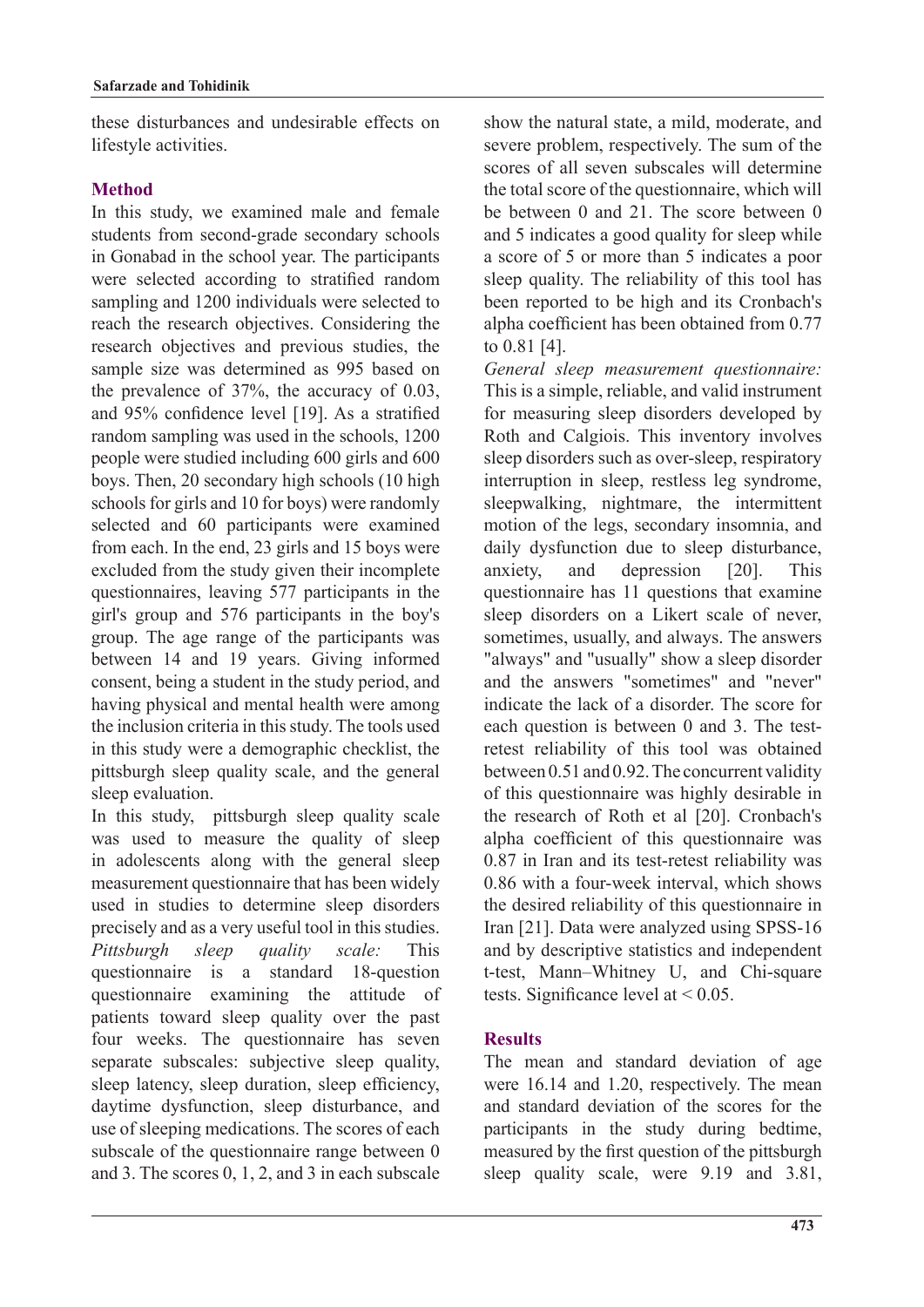respectively. The mean and standard deviations of the scores for the girls participating in the study were  $0.92$  and  $3.28$ , and for boys,  $55.8$  and 18.4, respectively. The significance level in the t-test analysis of the two independent groups was  $0.0001$ , which was less than  $0.05$  showing a significant difference between the two groups of girls and boys in the hour of going to bed, and girls went to bed later than boys did  $(p<0.05)$ . The average sleep time after bedtime was 21.41 and the standard deviation was 18.81. The mean for girls was  $22.33$  with a standard deviation of 21.53 while for the sample of boys participating in the research, the mean and standard deviation were  $20.49$  and 15.59, respectively. The results of t-test showed no significant differences between the two groups in the mean sleep time  $(p>0.05)$ . The mean and standard deviation of the wake-up time of the whole samples were  $6.51$  and  $1.21$ , respectively. The mean and standard deviation for girls were  $6.28$  and 1.29, respectively, and for boys were  $6.74$  and 1.15, respectively. The significance level was  $0.0001$ , which indicates up time between the two groups with girls a significant difference in the average wakewaking up earlier ( $p<0.05$ ). The mean and standard deviation of time spent in the bed for 1153 participants in the study were  $6.89$ and 2.53, respectively, due to the time spent in bed going to sleep from waking up hours. The mean and standard deviation of the girls were  $6.58$  and  $2.36$ , respectively, and for the boys were  $7.20$  and  $2.65$ , respectively. The significance level in the t-test for the two independent groups was  $p<0.0001$  that showed a significant difference in bedtime between the two groups of boys and girls  $(p<0.05)$ . In Table 1, the mean and standard deviation of the scores of the research participants based on the seven subscales of the pittsburg questionnaire and the overall score of sleep quality are presented.

|  | <b>Table 1</b> The mean and standard deviation of the scores of the participants |  |
|--|----------------------------------------------------------------------------------|--|
|  | based on the subscales and the whole scale of pittsburgh sleep quality           |  |

| Scale                          | Mean | Standard<br>deviation |
|--------------------------------|------|-----------------------|
| Subjective sleep quality       | 1.06 | 0.83                  |
| Sleep disturbance              | 1.08 | 0.45                  |
| Use of sleeping medications    | 0.16 | 0.49                  |
| Sleep duration                 | 1.07 | 1.05                  |
| Daytime dysfunction            | 0.97 | 0.77                  |
| Sleep latency                  | 1.06 | 0.85                  |
| Sleep efficiency               | 2.23 | 1.23                  |
| Overall score of sleep quality | 7.68 | 3.12                  |

Mann-Whitney U test was used to determine whether there is a significant difference in the overall score of sleep quality between boys and girls. In analyzing the difference between girls  $(Md=8, n=577)$  and boys  $(Md=8, n=576)$ , the overall score of sleep quality was significantly different  $(U=150723, Z=-2.74, p=0.006)$ . There was a statistically significant difference in the overall score of sleep quality  $(p<0.05)$ . The average score in girls was  $550.22$  and in boys was 83.603. Getting a score of zero in each subscale of pittsburgh sleep quality scale suggests a natural status, obtaining a score of one shows the existence of a mild problem, a score of two shows a moderate problem, and finally obtaining a score of 3 indicates a severe problem in that subscale. Table 2 shows the frequency and percentage of participants in the research based on the scores for each subscale.

Considering the general score of adolescents, the sample of the present study included 868 people, comprising  $75.3\%$  of the sample size, that their nightly sleep cycle had a poor quality. In contrast,  $285$  (24.7%) had a good nighttime sleep quality. Chi-square test was used to examine whether the proportion of females with undesirable sleep has a significant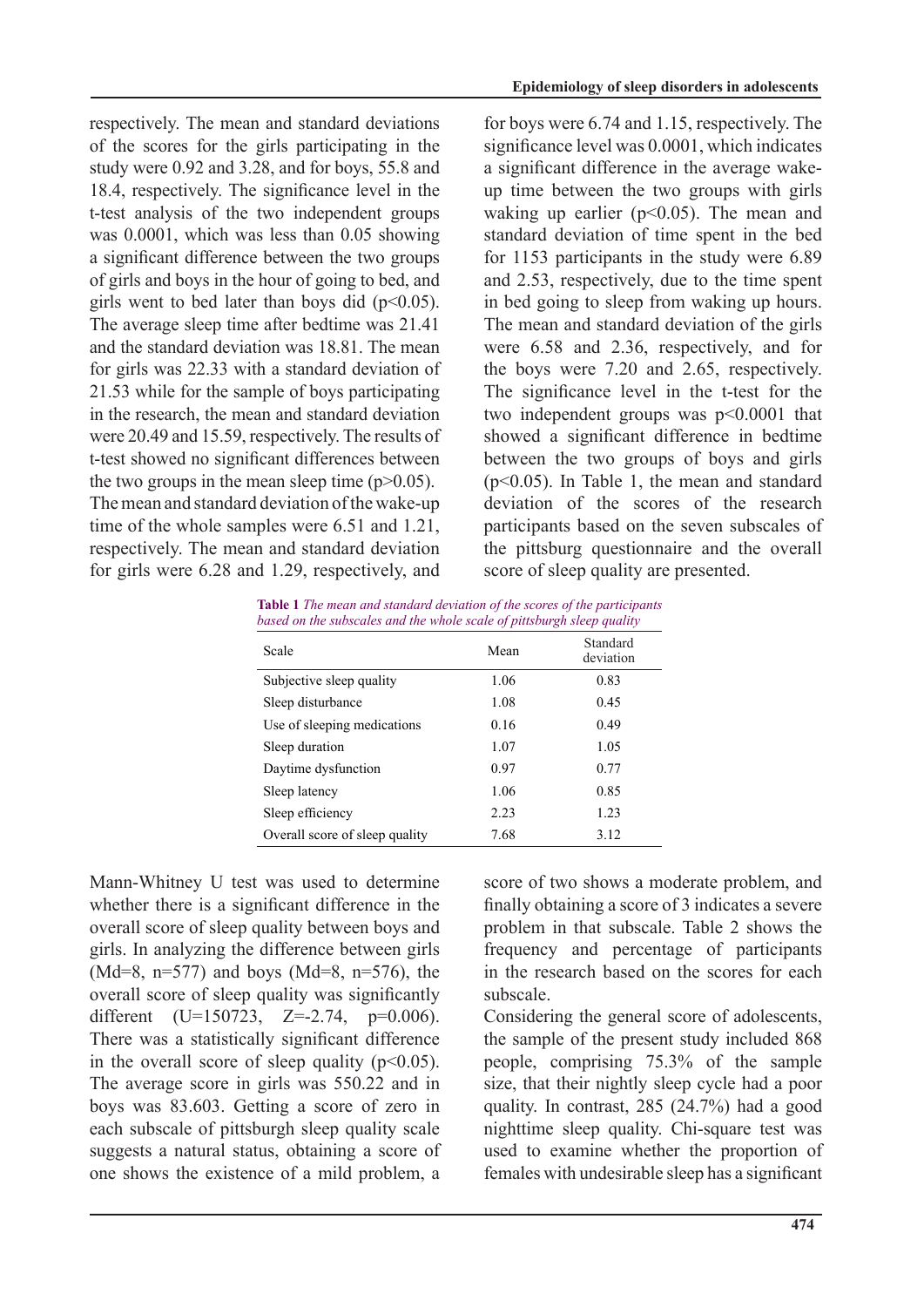#### difference with that of boys with poor sleep quality (Table 3).

|  |  | Table 2 Frequency and percentage of participants in the research in acquired scores based on each subscale |  |
|--|--|------------------------------------------------------------------------------------------------------------|--|
|  |  |                                                                                                            |  |

| Scale                       | Zero      |         | One       |         | Two       |         | Three     |         |
|-----------------------------|-----------|---------|-----------|---------|-----------|---------|-----------|---------|
|                             | Frequency | Percent | Frequency | Percent | Frequency | Percent | Frequency | Percent |
| Subjective sleep quality    | 293       | 25.4    | 556       | 48.2    | 236       | 20.5    | 68        | 5.9     |
| Sleep disturbance           | 66        | 5.7     | 929       | 80.6    | 151       | 13.1    | 7         | 6       |
| Use of sleeping medications | 1010      | 87.6    | 107       | 9.3     | 24        | 2.1     | 12        |         |
| Sleep duration              | 417       | 36.2    | 415       | 36      | 135       | 11.7    | 186       | 16.1    |
| Daytime dysfunction         | 329       | 28.5    | 555       | 48.1    | 238       | 20.6    | 31        | 2.7     |
| Sleep latency               | 314       | 27.2    | 511       | 44.3    | 262       | 22.7    | 66        | 5.7     |
| Sleep efficiency            | 232       | 20.1    | 62        | 5.4     | 58        | 5       | 801       | 69.5    |

**Table 3** Frequency and percentage of the prevalence of desirable or undesirable sleep *guality in subjects of research based on gender* 

| Gender      |           | Desirable sleep quality | Undesirable sleep quality | $(X^2)$    | p-value |      |
|-------------|-----------|-------------------------|---------------------------|------------|---------|------|
|             | Frequency | Percentage              | Frequency                 | Percentage |         |      |
| Girls       | 159       | 27.6                    | 418                       | 72.4       | 496     | 0.03 |
| <b>Boys</b> | 126       | 21.9                    | 450                       | 78.1       |         |      |
| Total       | 285       | 24.7                    | 868                       | 75 3       |         |      |

As shown in Table 3, the significance level in the Chi-square test was  $0.03$ , which indicates a significant difference in the quality of sleep between the two groups, with the boys having a more unfavorable quality of the overnight sleep cycle  $(p<0.05)$ .

Regarding the way that the participants responded to the questionnaire of general sleep measurement, it was revealed how many people in each disorder have it. Table 4 presents the frequency distribution of the participants participants in sleep disorders.

| he research                                     |           |         |  |
|-------------------------------------------------|-----------|---------|--|
| Type of disorder                                | Frequency | Percent |  |
| Disturbances at the beginning of sleep          | 192       | 16.7    |  |
| Disturbances in maintaining sleep               | 133       | 11.5    |  |
| Daytime sleepiness                              | 285       | 24.7    |  |
| Sleep disorder due to daily intense<br>activity | 321       | 27.8    |  |
| Daytime fatigue                                 | 364       | 31.6    |  |
| Disruptions in daily work                       | 303       | 26.3    |  |
| Breathing pause                                 | 118       | 10.2    |  |
| Snoring                                         | 108       | 9.4     |  |
| Restless leg syndrome                           | 195       | 16.9    |  |
| Periodic movements limb                         | 135       | 11.7    |  |
| Sleepwalking disorder                           | 127       | 11      |  |
| Nightmares                                      | 98        | 8.5     |  |
| Feelings of anxiety and worry                   | 304       | 26.4    |  |
| Secondary insomnia                              | 210       | 18.2    |  |

**Table 4** Frequency distribution of sleep disorders in participants of *research the*

#### **Discussion**

The most important finding of the present study was that, unfortunately,  $75.3\%$  of the adolescents participating in the study had an unfavorable state in the sleep quality. In the study, 11 to 47% of the adolescents had a poor sleep quality  $[22]$ . In the study by Johnson and Breslau, 6% of adolescents had a poor quality of sleep [23]. In a study in Australia, it was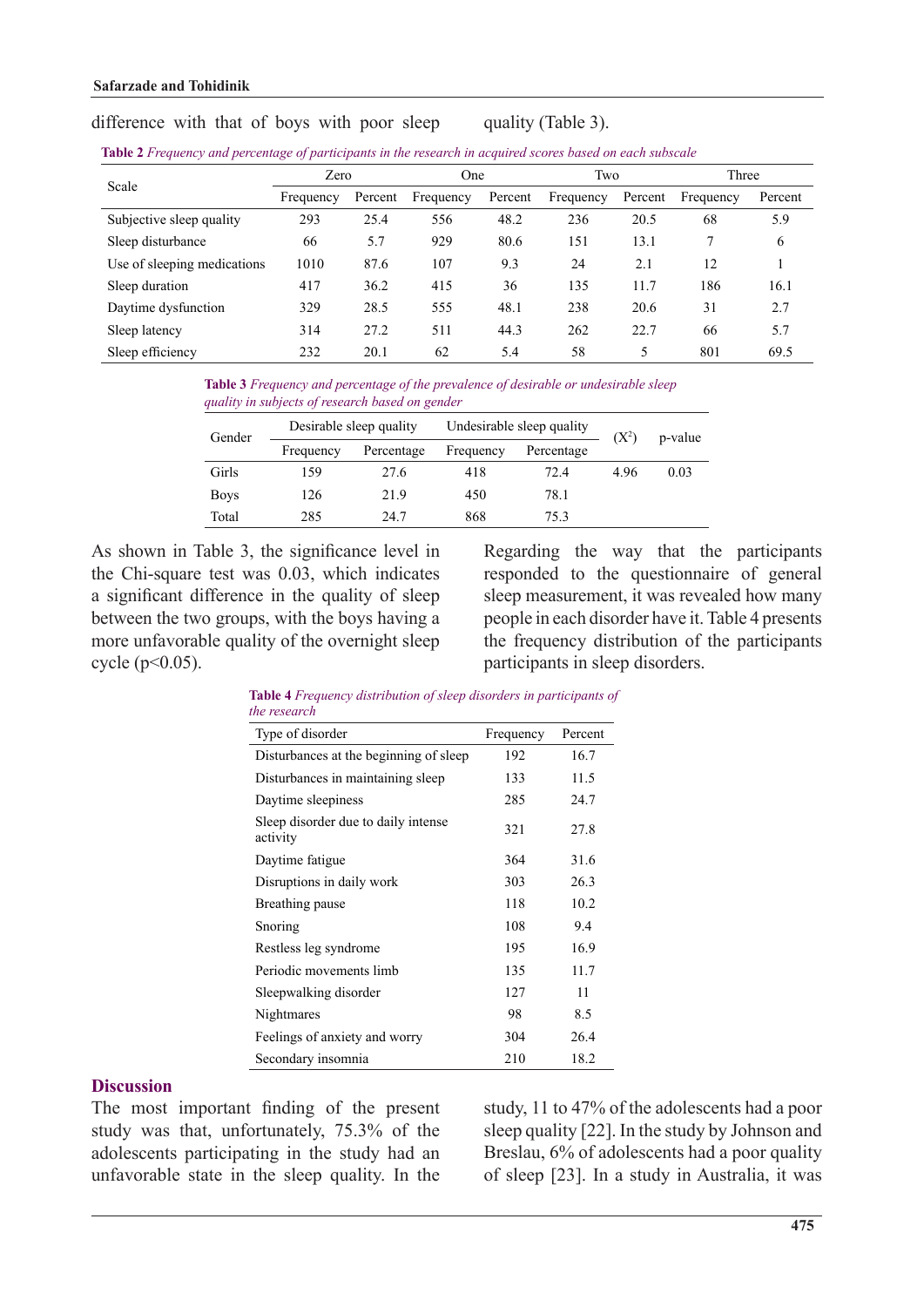found that  $37.6\%$  of adolescents complained about their sleep, awakening, and sleep quality [24]. The value achieved in this study is greater than the reported values in some studies. In explaining this difference, it is very important to note that a distinct culture may lead to very different results from another culture. For example, in a study by Cornelius, Spanish and African adolescents had more disorders in their sleep compared to American and European adolescents [25].

The results of the present study showed a significant difference between girls and boys in the total score of sleep quality so that the overall score of boys in the category of sleep quality was higher than that of girls. The results of this study are consistent with the results of Fernando et al [5]. In that study, the researchers found sleep disorders and poor sleep quality in boys as  $42.7\%$  and in girls as  $33\%$ , which is consistent with the results of the present study. There were gender differences in sleep disorders in the study by Meltzer et al. in 2010 so that the prevalence of poor quality of sleep for boys was  $6.3\%$  and for girls was  $5.8\%$ . The results of that study are in line with the findings of the present study  $[26]$ . In the study by Kaneita et al. it was found that poor sleep quality and sleep disorders were more prevalent in girls than in boys, which is inconsistent with the results of the present study  $[10]$ .

The results of this study showed that 1% of the adolescents had very frequent use of sleeping pills. In the study by Mousavi et al., the use of sleeping medications in the adolescent and youth groups was  $1.2\%$ , which is somehow the same as in the present study  $[27]$ . In the study by Modarresi et al., the prevalence of sleeping medication consumption was  $1.6\%$ , which is approximately the same as the prevalence in the present study  $[28]$ . In explaining this observation, it is noteworthy that insomnia that sometimes exacerbates the consumption of sleeping medications may be due to anxiety, depression, or other mental and physical problems, familial, environmental, and economic conditions and the use of these drugs may reduce the problem of insomnia in the first few weeks, making it easy for them to sleep, but in the long-run, it will be addictive and the adolescent becomes accustomed to it. Moreover, not only will his insomnia not be solved, but also progressively, the negative effects on the body and soul of the adolescent will show up. Thus, according to the results of this study, although a small percentage of adolescents had severe sleep deprivation, even this small percentage needs attention, so that the main cause of their sleeplessness is identified, and the solutions and interventions for optimal psychotherapy and psychiatry will be taken to reduce the problem. Moreover, the results showed that  $16.1\%$  of the adolescents had a low sleep time, and  $5.7\%$  had a severe delay in sleeping. The results of a study in the US showed that sleep disorders in adolescents and young people have grown more in recent years, so that the proportion of young people who sleep between  $8.5$  and 9 hours during the night reduced from  $40.8\%$  in 1960 to  $23.5\%$ in  $2000-2001$  [29], showing that not only has decreased the sleep time of adolescents, but also their sleep time is not suitable for sleeping and they often go to bed too late.

Owens et al. [30] and Spilsbury et al. [31] found that most adolescents often sleep with a great delay, which is consistent with the results of the present study. Finally, it was noteworthy that  $69.5\%$  of the adolescents participating had a severe problem in sleep efficiency on the Pittsburgh Sleep Quality Scale. The findings showed that 2.7% had severe abnormalities in their daily functioning. In the study by Roberts et al., it was found that 7% of adolescents had a severe daytime tiredness and disruption and had many problems in their daily functioning. which was lower than the value obtained in the present study. Moreover, in the Roberts's study, it was stressed that a large percentage of adolescents have many problems in their daily life spheres due to disturbances in their sleep cycle that are in line with the findings of the present study  $[32]$ . It is worth mentioning that every adolescent needs sleep to maintain physical and psychological balance. It is obvious that an adolescent who has troubles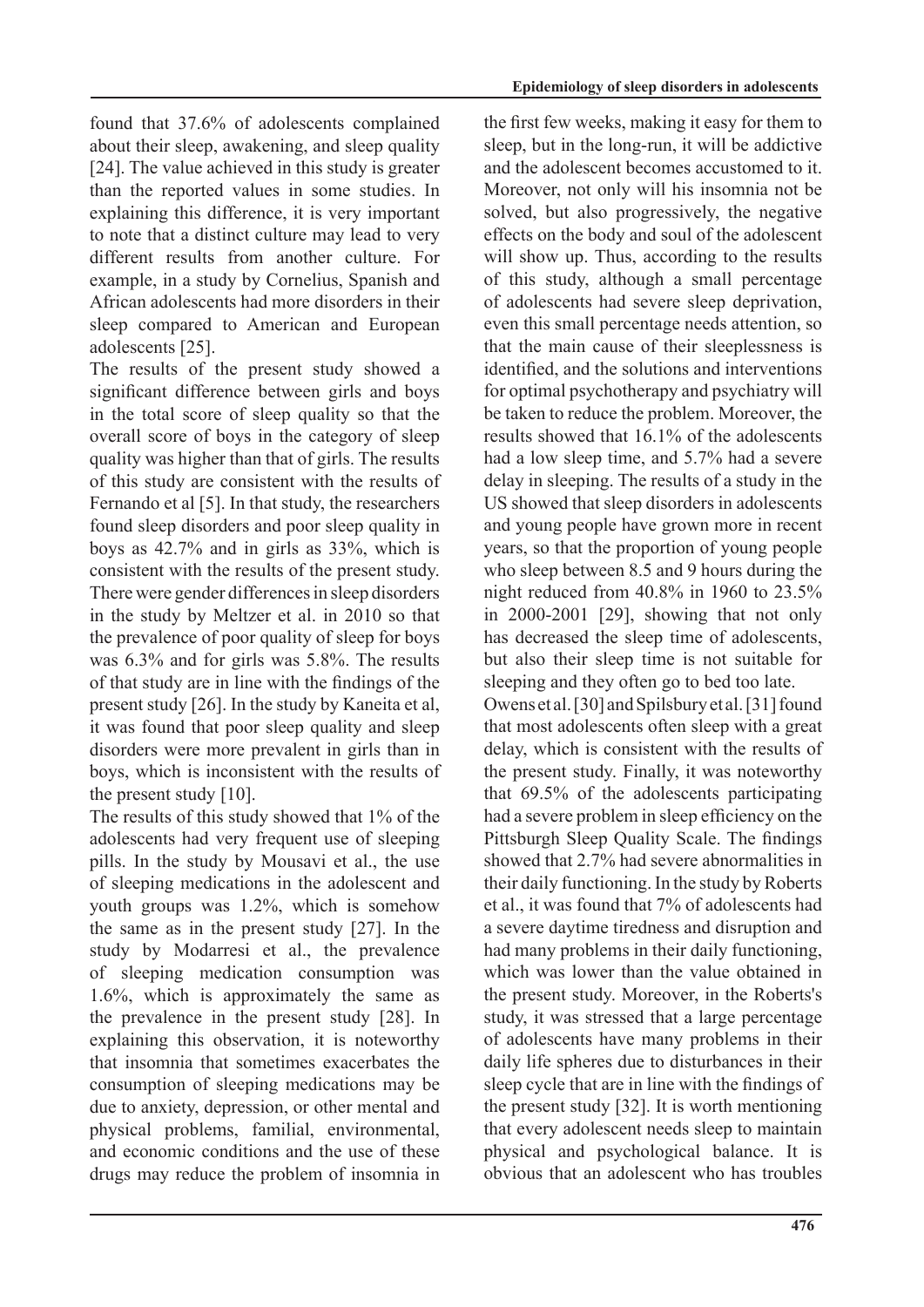in sleeping and waking cycles will have many problems in the daily life process. These groups are often bored, feel tired, and fail in education and occupation. Aggression and significant behavioral and learning problems are evident in them

In the present study,  $6\%$  of the adolescents had severe sleep disorders. In a study on  $4000$  adolescents,  $14%$  of them had one or more symptoms of sleep disorder, and 5% IV diagnostic criteria, which was similar had complete sleep disorders based on DSMto that found in the present study  $[33]$ . In a multinational study in four European countries, including the UK, France, Germany, and Italy, the prevalence of sleep disorder among 1125 adolescents aged 15 to 18 was  $25.7\%$  [9]. The other result of the study was that  $16.7\%$  of the adolescents had sleep disorders and 11.5% had difficulty in continuing sleep. In the Roberts's study, it was found that 0.06% of adolescents had a sleep disorder that was lower than that of the present study  $[32]$ . In the study by Kaneita et al,  $11.3\%$  of adolescents had sleep disorders, 5.5% had impaired sleep [11], and  $24.7%$  had a sleep deprivation feeling during the day. The origin of the disorder at the onset and continuation of sleep and daytime sleepiness in adolescents can be in the psychological and family conditions of the adolescent or early wake-up in the morning to go to school or watching television a lot. Adolescence is associated with quick changes in physical and social development. The presence of the disorder and disturbances in the onset and continuation of sleep and daytime sleepiness, which is associated with problems with the onset and continuation of daytime sleep in adolescents, have a negative impact on physical growth and the social development of this group of adolescents with peers and the community. In the study by Zahang et al, the prevalence of sleepiness was  $75.3\%$  that was more than the value obtained in the present study  $[15]$ .

The prevalence of daily fatigue in the present study was  $31.6\%$  among adolescents, which is somehow the same value as in the study of Moderates et al that reported a rate of 28.8% [28]. Moreover,  $10.2\%$  of the adolescents had respiratory disruptions. In Zahang et al. study, sleep disorder value was obtained as 14.5% [15]. In Amin Tehran et al. study,  $11.5\%$  of the sample in the research group had sleep disorders  $[14]$ . The reported value in this study is a little lower than the values reported in the two mentioned studies. In the sample of the present study,  $9.4\%$  of the adolescents had snoring during the night. There has been little research on the prevalence of snoring in adolescents. In the study by Modarresi et al. the prevalence of this disorder in adolescents was  $4.7\%$ , which is lower than the value of the present study [28], and 8.5% of the adolescents experienced nightmares at night. In a study that was conducted in Iran, the prevalence of this sleep disorder was  $23.1\%$  [23]. In the study of Fandano et al., the prevalence of nightmare sleep disorder was 9.3%, which is roughly the same as the value found in the present study  $[5]$ . Moreover, 27.8% of the adolescents had a sleep disorder due to daily activity and  $26.3\%$  of the adolescents had a daily disorder due to improper sleep cycle and poor quality of sleep. In another study, 10.4% of adolescents were severely weak in their academic performance due to their poor sleep quality and were often late in the class [28],  $16.9\%$  of adolescents had restless leg syndrome, 11.7% had a circular motion of the  $\lim_{\delta}$  and 11% had the sleepwalking disorder. In the research by Ram et al, the prevalence of restless leg syndrome disorder was 0.02 [34]. In the Wang's research, in China, the prevalence of these disorders was  $9.4\%$  [12]. In a study by Fredando et al, the prevalence of these three disorders, which are placed in the Parasomnia category was 9.3% [5], and 18.2% of adolescents had secondary insomnia. In the study by Roberts et al, the incidence of secondary insomnia was  $4.1\%$ ; and in another study, the prevalence of this disorder was  $23.5\%$  [32], and  $26.4\%$  of the adolescents participating in the study experienced anxiety symptoms and they were very anxious. Many studies have shown that most patients with sleep disorders experience great anxiety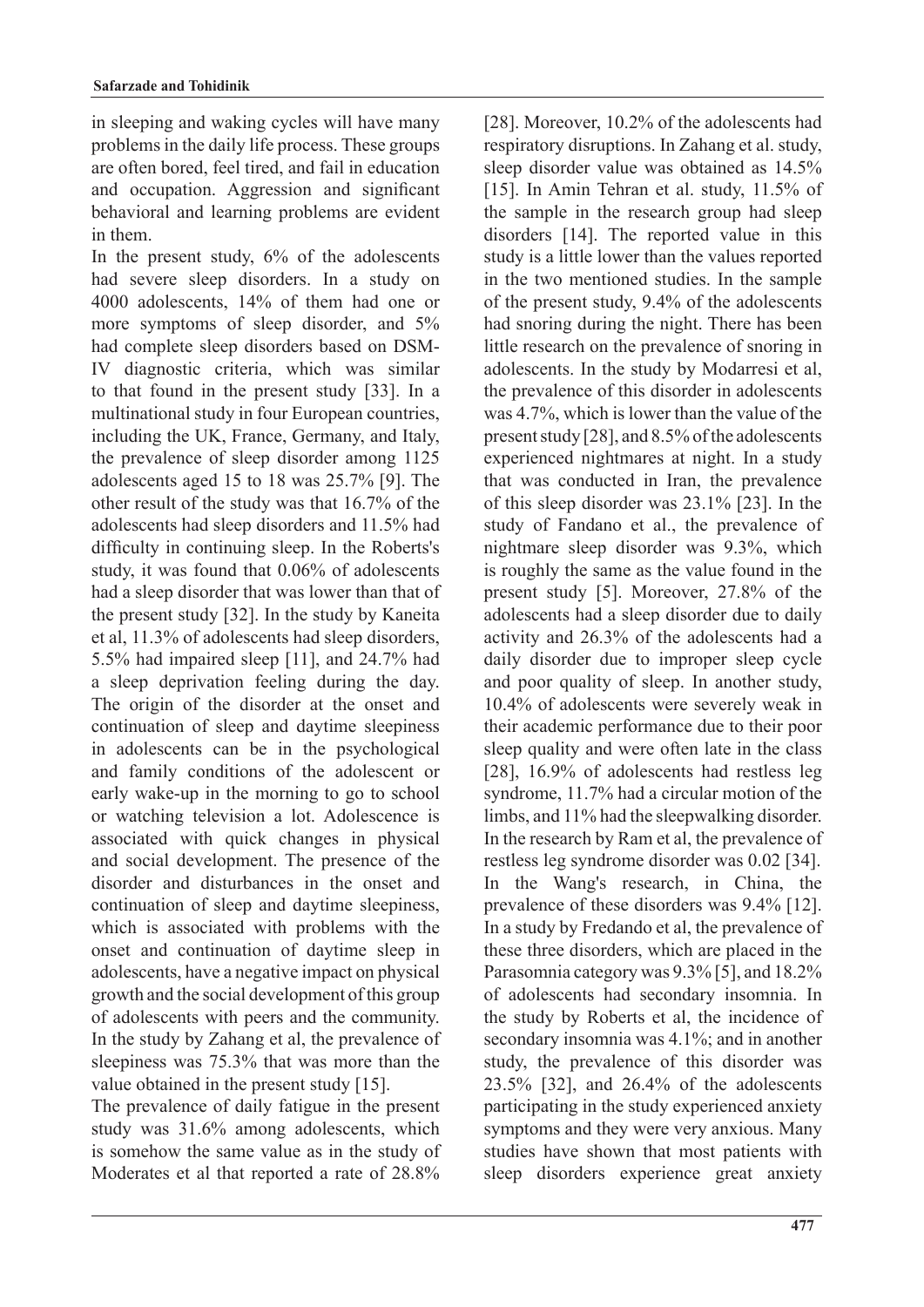and concern. In a study in Iran, which was conducted among adolescents in Isfahan, the prevalence of anxiety and worrying emotions in adolescents with sleep disorders was  $24.1\%$ .[28]

### **Conclusion**

The results of the present study showed that the sleep quality of many adolescents participating in the study was undesirable and sleep disorder was very prevalent. Sleep disorders are of the most common disorders in adolescents and children, and their parents are greatly worried about the sleep disorders of their children. Non-pharmacological treatments are often the recommended treatments by most psychiatrists and healthcare practitioners. There is a great empirical support for these types of treatments for bettering the condition of adolescents with a sleep disorder. However, all physicians and healthcare providers are advised to provide a comprehensive evaluation of adolescents first to obtain an accurate knowledge about the exact cause of the disorder. Evaluation of sleep disorders in adolescents should be done in two psychiatric and medical dimensions. In the next step, appropriate therapeutic approaches associated with them should be proposed. A multi-faceted approach should be considered in the treatment of adolescent sleep disorder. The design and framework for prevention education is very useful for preventing other adolescents from developing sleep disorders. It is hoped that the results of this study are of interest to parents of adolescents, psychiatrists, psychologists, and other mental health care providers and optimal therapeutic programs are designed for improving sleep quality and reducing sleep disorders in adolescents.

### **Acknowledgments**

Hereby, the authors show their heartfelt gratitude to Gonabad and security officials of this department, the management and the deputy of the second year high schools in Gonabad and all adolescents who participated in the study.

### **contributions' Authors**

Study design, data collection, analysis, and manuscript preparation: SS Data analysis: HRT All authors have read and approved the final .version

### **Conflict of Interest**

"The authors declared that they have no competing interests".

### **Funding**

The author (s) received no financial support for the research, authorship and/or publication of this manuscript.

### **Availability of data and materials**

The datasets used and/or analyzed during this study are available from the corresponding author on reasonable request.

#### **References**

1- Parsaie Rad E, Amir Ali Akbari S, Sadeghniiat Kh, Alavi Majd H. Relationship between sleep disorder and pregnancy depression in primigravidae referring to health–treatment centers of Ahvaz Jundishapur university of medical sciences in 2010. Shahid Sadoughi University of Medical Sciences 2011; 19(4): 454-62.

2- Afkham Ebrahimi A, Ghale Bandi MF, Salehi M, Kafian Tafti AR, Vakili Y, Akhlaghi Farsi E. Sleep parameters and the factors affecting the quality of akram hospital. *Razi Journal of Medical Sciences* 2008: sleep in patients attending selected clinics of Rasoul-e-31-8. 58:

3- Mansouri A, Tavakkol Z, Mohammadi Farrokhran E, Mokhayeri Y, Fotouhi A. Sleep quality of students living in dormitories in Tehran university of medical sciences (TUMS) in 2011. Iranian Journal of Epidemiology 2012;  $8(2)$ : 71-82.

4- Rev de Castro J, Gallo J, Loureiro H. Tiredness and sleepiness in bus drivers and road accidents in Peru: a quantitative study. Rev Panam Salud Publica 2004;  $16(1): 11-8$ 

5- Fernando AT, Samaranayake CB, Blank CJ, Roberts G, Arroll B. Sleep disorders among high school students in New Zealand. *J Prim Health Care* 2013; 5(4): 276-82. 6- Ohayon MM, Sagales T. Prevalence of insomnia and sleep characteristics in the general population of Spain. Sleep Med 2010; 11(10): 1010-8.

7- Falloon K, Arroll B, Elley CR, Fernando A. The assessment and management of insomnia in primary care. *BMJ* 2011; 342: d2899